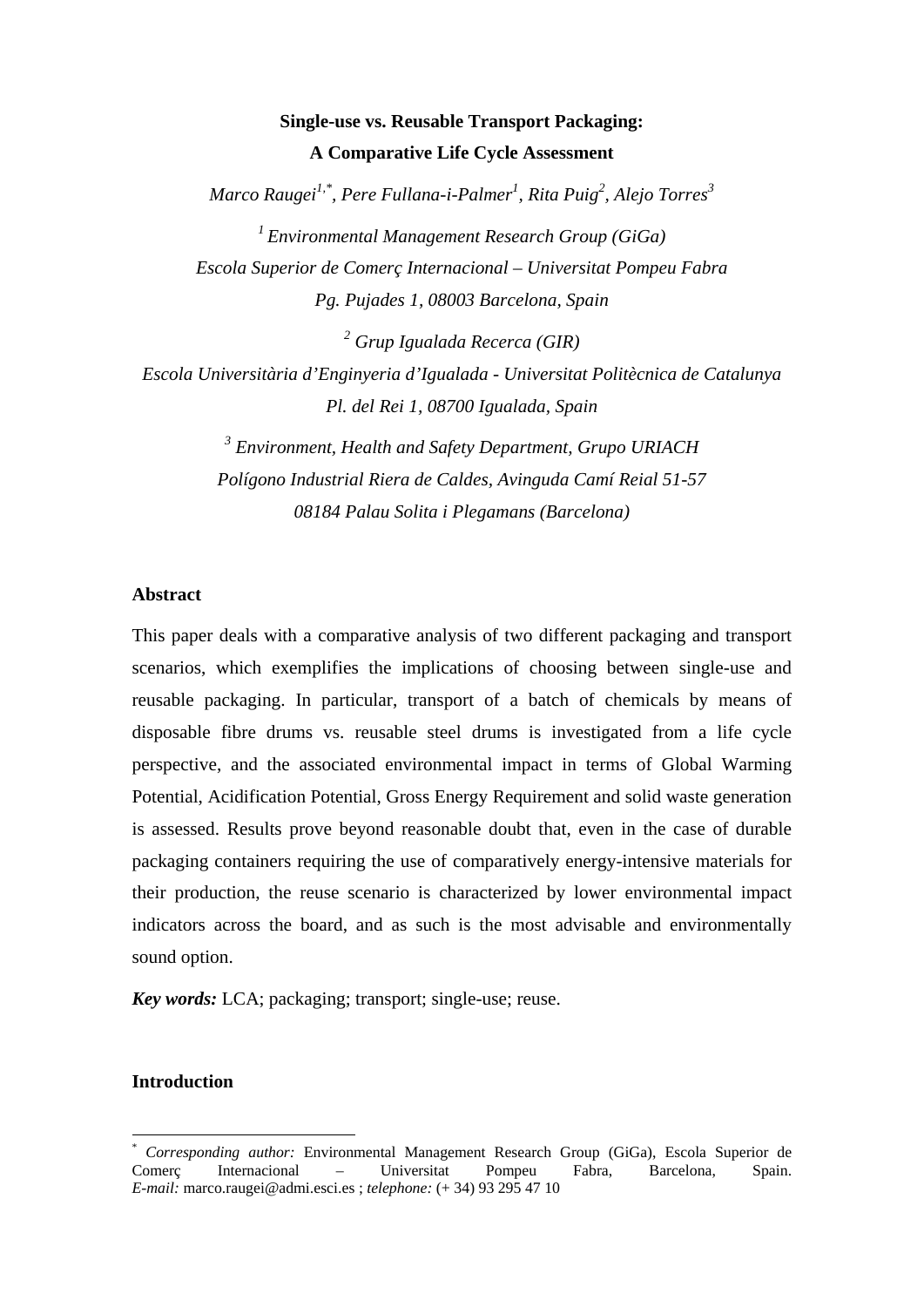In recent years, waste disposal capacity has turned more and more into a limited resource in most countries, and increasing concern has been voiced about the need to curb down on unnecessary waste production caused by single-use packaging. On top of that, packaging is often also responsible for a considerable fraction of the energy and material requirements associated to the life cycle of a product, and is thus also detrimental to the latter's overall sustainability, both in terms of resource depletion and of the associated emissions. Besides reducing the sheer amount of packaging per unit of product (e.g. by means of large batch delivery), the two most effective strategies to address these ever more impending issues appear to be: on the one hand promoting the reuse of the packaging containers wherever viable, and on the other hand making sure that the containers themselves are fabricated out of recyclable materials, so that a savings of primary resources can be achieved at the end of their useful lifetime. The current CEN standard on Life Cycle Assessment (LCA) and packaging also provides similar recommendations [1].

 The majority of the relatively few comparative studies in the scientific literature have so far been concerned with reuse and / or recycling scenarios of one given type of packaging [2; 3]. In most such cases, results have shown that implementing either strategy (or, when possible, both at the same time) invariably leads to a win-win situation, where lower environmental impact may be achieved both in terms of reduced waste generation and reduced demand for primary resources. It is however interesting and relevant to extend the scope of the analysis to also include comparisons between substantially different packaging options. In fact, in order to effectively replace a singleuse container with a more durable one which may be used multiple times, the latter may have to be manufactured out of much more energy-intensive materials than the former. Furthermore, the more durable packaging container will also often be heavier than its single-use equivalent, thereby requiring additional fuel for its transport. In these cases, it may therefore not look straightforward anymore whether the aforementioned advantages of the reuse scenario in terms of reduced environmental impact still hold.

In this paper, the authors present one such case, where two scenarios are compared and discussed. The product being transported is in both cases a batch of raw pharmaceutical chemicals, which is moved by lorry over a distance of 8.5 km, from the chemical production plant to the pharmaceutical plant. The two considered packaging options are: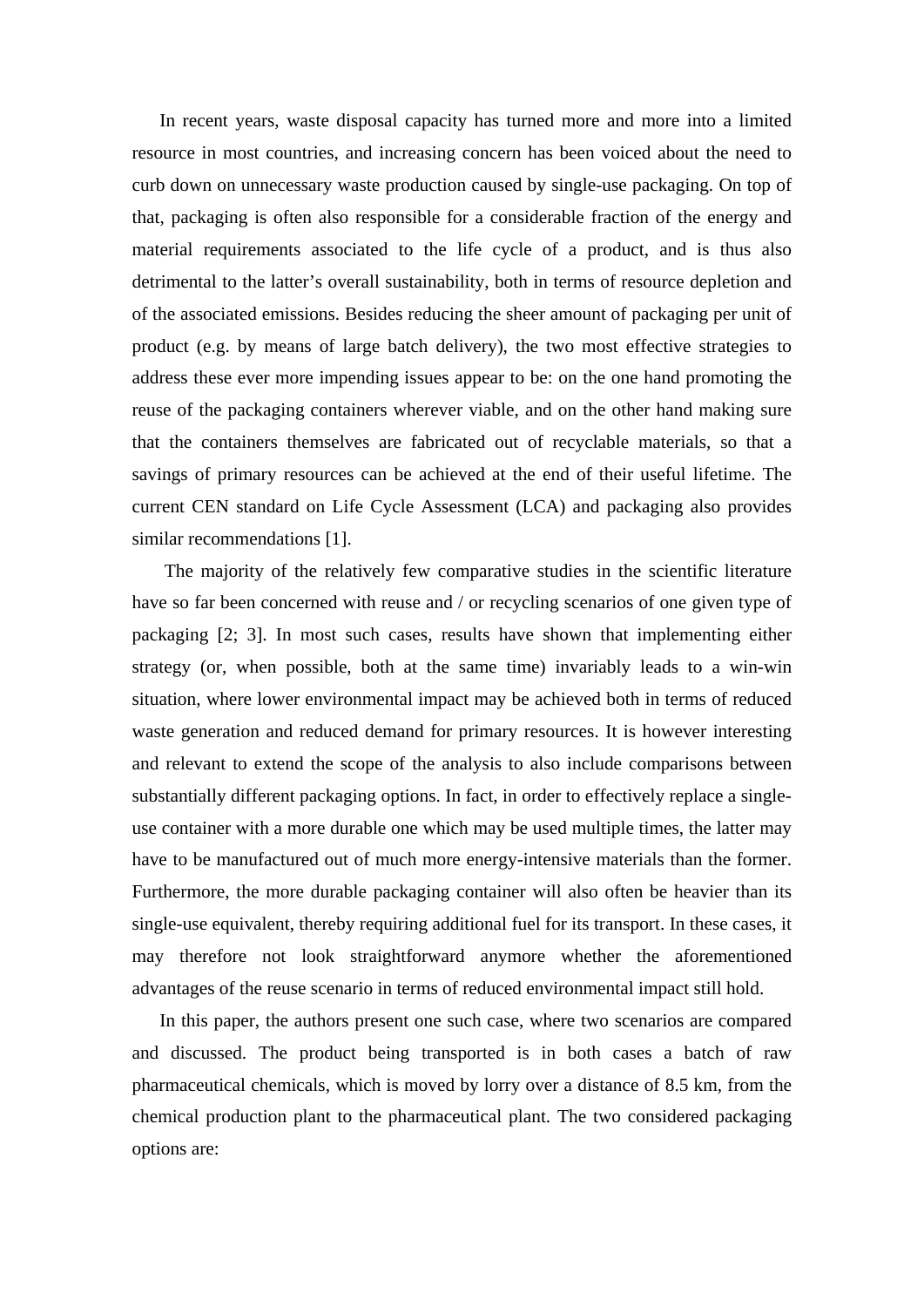Scenario 1 - a number of single-use disposable fibre drums, which are landfilled at the end of each one-way trip;

Scenario 2 - a number of reusable steel drums having an equivalent capacity, which are transported back empty to the chemical production plant and washed for reuse several times, before finally being disposed of.

#### **Method**

The analysis is performed in accordance to the recently updated ISO standards on LCA [4; 5]. The goal of the analysis is to compare the environmental performance of the two packaging and transport options, in terms of solid waste generation as well as of selected life cycle impact assessment indicators. Furthermore, by virtue of its general applicability, besides producing accurate results for this specific case study, the present analysis is also expected to provide a qualitative indication of the extent to which replacing single-use packaging with more energy- and material-intensive multiple-use packaging may be considered an environmentally sound strategy.

From a practical standpoint, the analysis was carried out making use of the GaBi 4 LCA software package [6] and of its integrated Professional Database. Table 1 lists the main assumptions related to the two investigated scenarios. Scenario 1 corresponds to a former transport practice and the relative data were obtained in a previous research project [7], while scenario 2 depicts the current situation. All the relevant updated inventory information was provided by the actual pharmaceutical firm on which the case study is based [URIACH, personal communication 2008].

Figures 1 and 2 illustrate the block diagrams of the production processes for one disposable and one reusable drum, respectively. Virgin (i.e. non-recycled) primary materials are assumed to be employed in both cases. It should be noted that in the case of the reusable drum, however, only a fraction of the necessary inputs for its production is allocated to the finished product (i.e. 1/200), which reflects the assumed average number of times that the drum is used over its life time.

Figures 3 and 4 then illustrate the corresponding transport scenarios. In a similar way as discussed above, in the case of reusable drums, their end-of-life transport to disposal (landfill) is modelled as discounted over the number of uses. Assuming the reusable containers to be landfilled at the end of their useful life can be regarded as a "worst case" scenario for the reusable container option. Another possibility is clearly that of recycling, and indeed it would be quite possible here because of the economic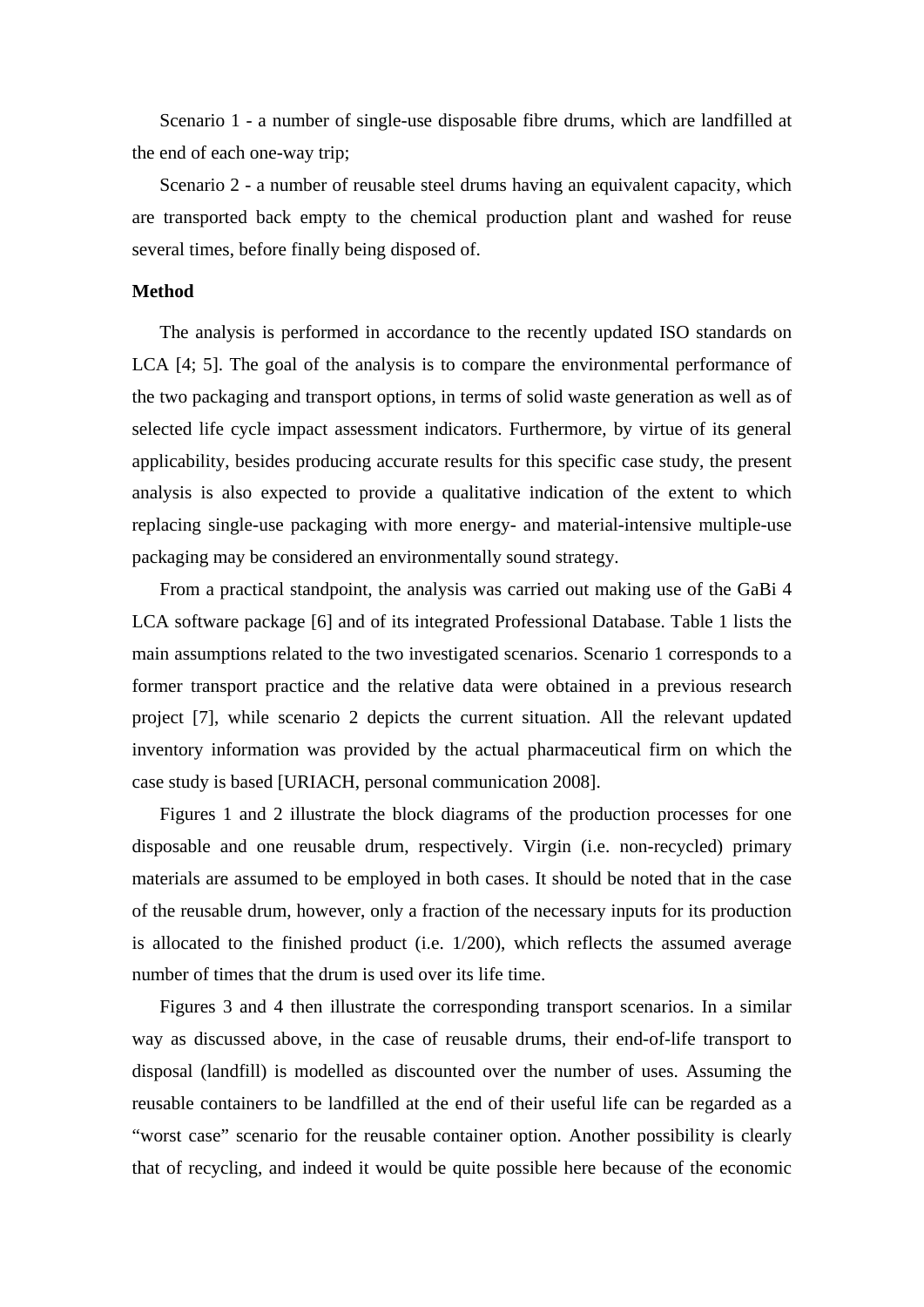value of steel. In this latter case, applying the open-loop recycling model, no end-of-life emissions would be taken into account within the boundaries of the analyzed system, since these would instead be entirely attributed to those other product systems which then make use of the steel scraps in the form of recycled steel [8].

As regards the Life Cycle Impact Assessment phase, the choice was made to employ the widely accepted CML2001 method [9], focussing on two among the most commonly reported impact indicators, i.e. Global Warming Potential (GWP) and Acidification Potential (AP). Moreover, the overall Gross Energy Requirement (GER) of the two scenarios, expressed in terms of higher heating value (HHV) of primary energy supply, is provided as an aggregated indicator of environmental impact from the point of view of the depletion of non-renewable energy resources. Last but not least, the sheer amount of solid waste delivered to the landfill is itself taken as a proxy indicator of "un-sustainability", given the rapidly diminishing capacity of the existing landfills worldwide, and the often greater and greater difficulty in finding suitable sites for new ones. This is especially the case in Catalonia, where a replacement site for the Garraf landfill for household waste (which was brought to a complete halt on 1 January 2007) has not yet been found, and the industrial waste landfill in Vaquerisses is currently being used for household waste disposal too, putting the industrial waste landfilling capacity at risk. All such indicators are calculated on the basis of one functional unit of transported goods, which in the case of the present case study corresponds to a batch of 540 kg of chemicals.

ISO standard 14044 [5] explicitly states that a comparative LCA intended to be disclosed to the public should never present results in terms of aggregated indicators, whereby the calculated potential impacts in different categories are combined to produce a single number. Accordingly, the results of this study are presented in disaggregated form, thus allowing for a more articulated interpretation stage, where any possible controversial points are dealt with individually, and no loss of information is suffered.

## **Results**

Figure 5 illustrates the results of the comparative study in terms of GWP, AP, GER and amount of solid waste delivered to landfill.

A very large difference can be seen in favour of the second scenario. In particular, in both the considered impact categories that are related to airborne emissions (GWP and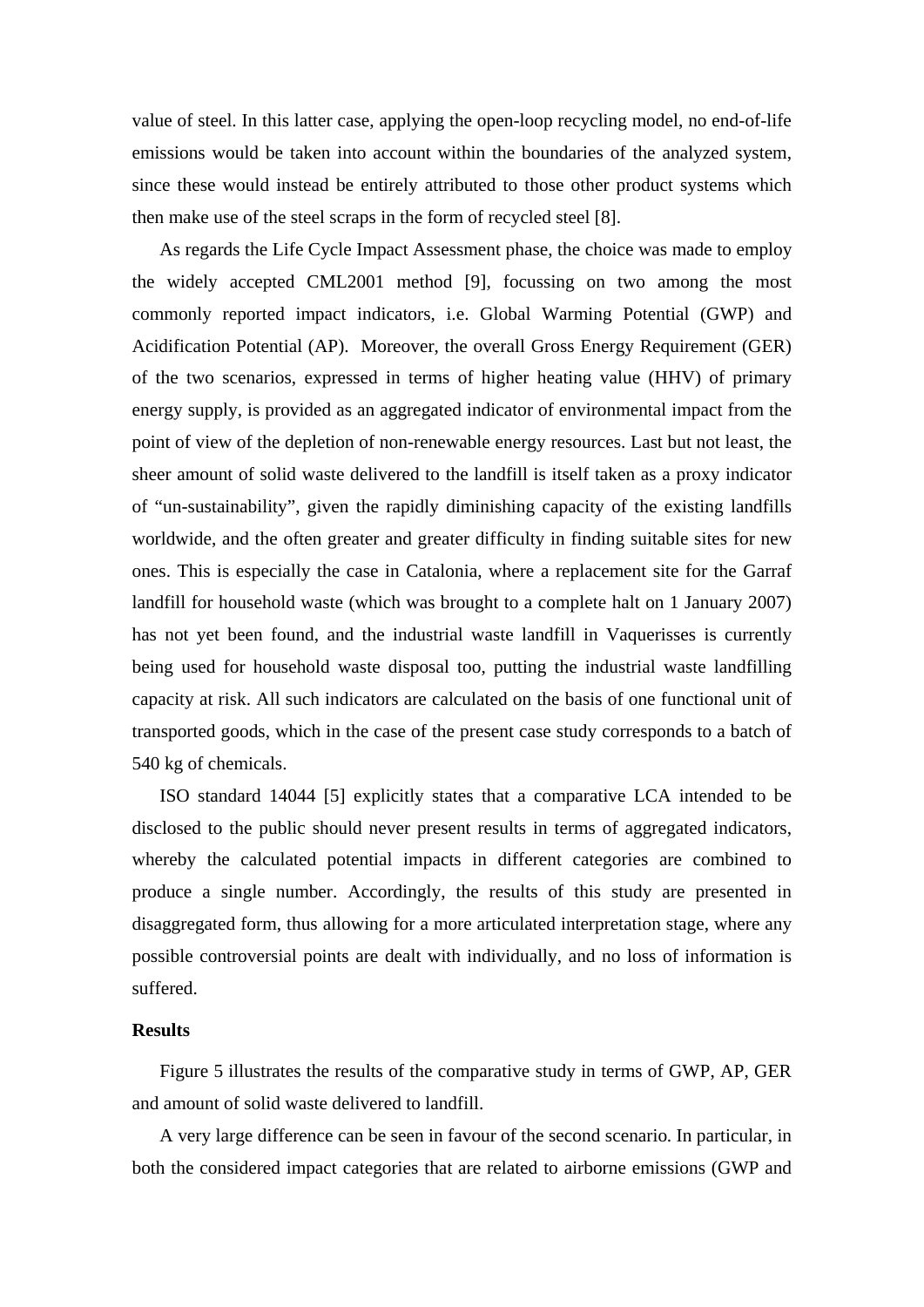AP), the indicators for the deployment of reusable steel drums only reach approximately  $3 - 3.5\%$  of the corresponding values for single-use fibre drums, i.e. 1.4 kg CO<sub>2</sub>-eq and 0.0058 kg  $SO_2$ -eq vs. 39 kg  $CO_2$ -eq and 0.19 kg  $SO_2$ -eq, respectively. A similar result is also obtained with regards to Gross Energy Requirement, where the use of the steel drums allows a 93% reduction, from 262 MJ down to 19 MJ of primary energy. Last but not least, the total amount of solid waste expressed per functional unit of transported goods also drops from 30 kg in scenario 1 to 0.27 kg in scenario 2.

#### **Discussion**

Besides illustrating the improvements achieved in a practical case study from the point of view of different impact categories, the results produced in this study may be taken to clearly indicate a more general marked advantage of reusable transport containers vs. single-use ones. It is especially interesting to underline that this was shown to be the case when comparing the use of relatively "cheap" and non-energy intensive cardboard drums to steel drums that are over three times as heavy, and require over thirty-seven times as much energy for their production. In fact, those characteristics which might appear at first sight as drawbacks (i.e. sturdier construction thanks to more durable materials, and consequently heavier weight and higher energy demand per unit), often turn out to be the very same ones that enable the container's useful service time to be dramatically extended, thereby amply offsetting any initially negative effect in terms of environmental impact. It should be noted that this appears to be especially true for industrial containers, where a large mass of product is transported per individual container. For consumer goods, results in terms of GER and GWP may be not as clear cut, since the relative weight of the packaging may be considerably larger. A previous study focussing on comparing reusable plastic containers to corrugated cardboard container for food produce, however, seems to confirm that in most cases at least a moderate advantage still holds for the reusable containers [10].

One important specific source of impact that generally applies to all cardboard containers, such as those employed in the first scenario considered here, is the considerable emissions of methane that occur when the cardboard is disposed of and anaerobically decomposed in landfills. Since methane has a much higher global warming potential than carbon dioxide (its characterization factor in terms of GWP100 is 23 times that of  $CO<sub>2</sub>$ ), the positive contribution of these emissions to global warming amply exceeds the carbon-neutrality due to the cardboard being manufactured out of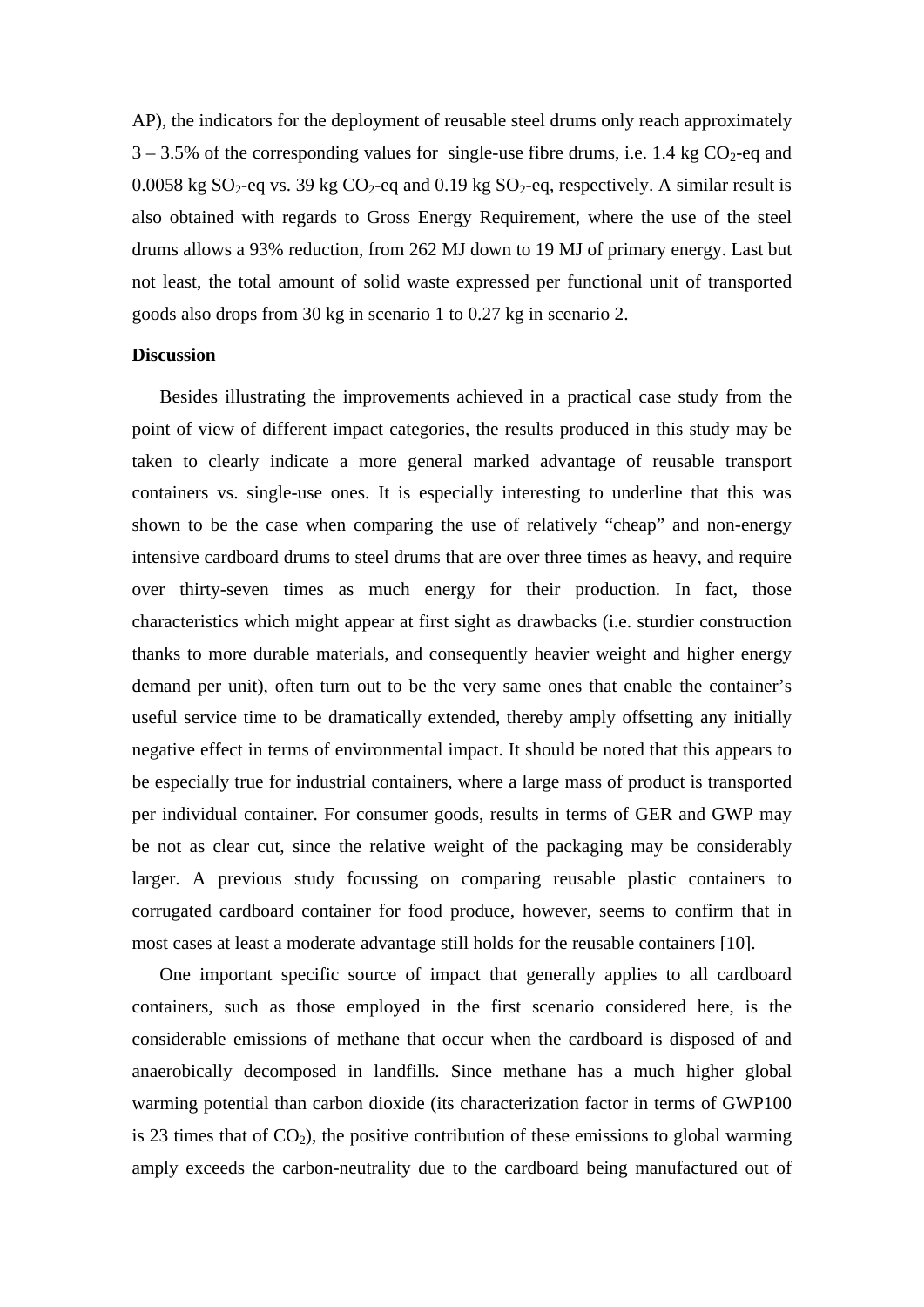renewable fibre. In fact, over one half (54%) of the GWP associated to scenario 1 is associated to the disposal of the single-use drums.

As far as the robustness and general applicability of our findings are concerned, a sensitivity analysis has shown that the most relevant parameter that ends up affecting the comparison in an almost exponential manner is the number of times that the containers are used before finally being disposed of. In the specific case study presented here, the impact of the reusable steel drum scenario rapidly drops below that of the single-use fibre drums as the average number of uses for each drum is increased (Figure 6). In fact, reusing the steel drums as few as four times would suffice from the point of view of equating the GWP of the two transport options, and similarly low numbers of minimum uses are also found for the other considered impact indicators. Clearly, such "parity" cases are rather extreme and unrealistic, as there is no practical reason why a well-manufactured steel drum should be disposed of after so few trips.

The dependency on the second parameter in order of relevance, i.e. the transport distance between the two plants, is almost linear. As shown in Figure 7, under the basecase assumption of 200 uses for each drum, it would take a distance of over 200 km for a break-even point to be reached when considering the impact in terms of GER, and as much as almost 500 km in terms of GWP and AP. While such large distances cannot be ruled out when dealing with some steps of the often international supply chain of many industrial processes, they clearly do not apply to typical local transport scenarios between two production plants as those analyzed here.

Additionally, other differences are also to be expected when considering the transport of large batches of goods over very long distances. Firstly, bigger containers with a favourably lower container weight / transported goods weight ratio would be employed. This would reduce the relative importance of the containers themselves vs. the amount of fuel used in both scenarios, thus making the very choice between the two packaging options less relevant. Secondly, it may be assumed that a better packaging efficiency would be reached than in the case study analyzed here, where for instance the necessity to use an integer number of drums for the transport of a given batch of chemicals resulted in less-than-optimal filling of the disposable fibre drums (i.e. six 100 kg drums for 540 kg of chemicals). Going back to our case study, however, it should be noted that the improvement in the overall environmental performance of scenario 1 which would result from assuming optimal filling of the fibre drums could at best be expected to be in the order of 10% (by coarsely assuming the impact to be directly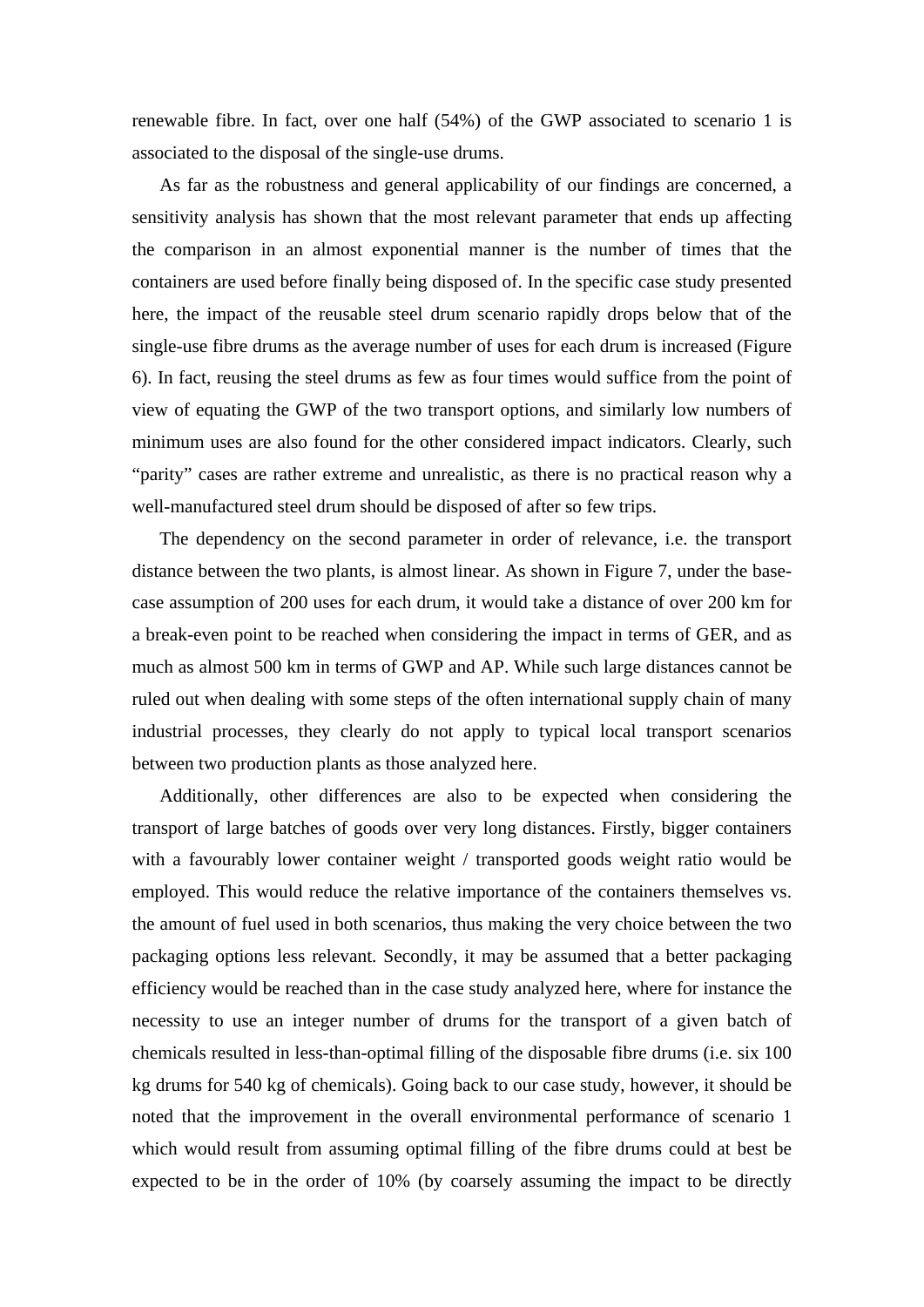proportional to the drum / content weight ratio, and disregarding all other contributions such as that of the transport fuel). Clearly, such limited improvement would not alter the outcome of the comparison between the two scenarios in any significant way.

In the end, our study has shown beyond reasonable doubt that, even in the case of durable packaging containers requiring the use of comparatively energy-intensive materials for their production, the reuse scenario is characterized by lower environmental impact indicators across the board, and as such is the most advisable and environmentally sound option, at least for transport over short to medium distances.

#### **Acknowledgements**

The authors wish to acknowledge the support provided by URIACH by means of the provision of detailed information on their packaging and transport practices. URIACH also acknowledges the financial support given by the Spanish Government, through the Initiative for Technology, Safety and Quality Support in Industry [7], to develop the research project which delivered the data used for the scenario 1 calculations, and Ms. Marta Vallès and Ms. Natalia Anguera, who participated in that project together with one of the authors (Pere Fullana-i-Palmer).

#### **References**

- 1. CEN, CEN/CR 13910 Packaging. Report on criteria and methodologies for life cycle analysis of packaging. Comité Européen de Normalisation (CEN), **2001** http://www.cen.eu/cenorm/homepage.htm
- 2. Ross s., Evans D. The environmental effect of reusing and recycling a plastic-based packaging system. Journal of Cleaner Production, **2003; 11(5)**:561-571
- 3. Gatti J.B., Queiroz G.D., Garcia E.E.C. Recycling of aluminum can in terms of life cycle inventory (LCI). International Journal of Life Cycle Assessment, **2008; 13(3)** :219-225
- 4. ISO 14040:2006 Environmental Management. Life Cycle Assessment. Principles and Framework. International Organization for Standardization, **2006**. http://www.iso.org/iso/home.htm
- 5. ISO 14044:2006 Environmental Management. Life Cycle Assessment. Requirements and Guidelines. International Organization for Standardization, **2006**. http://www.iso.org/iso/home.htm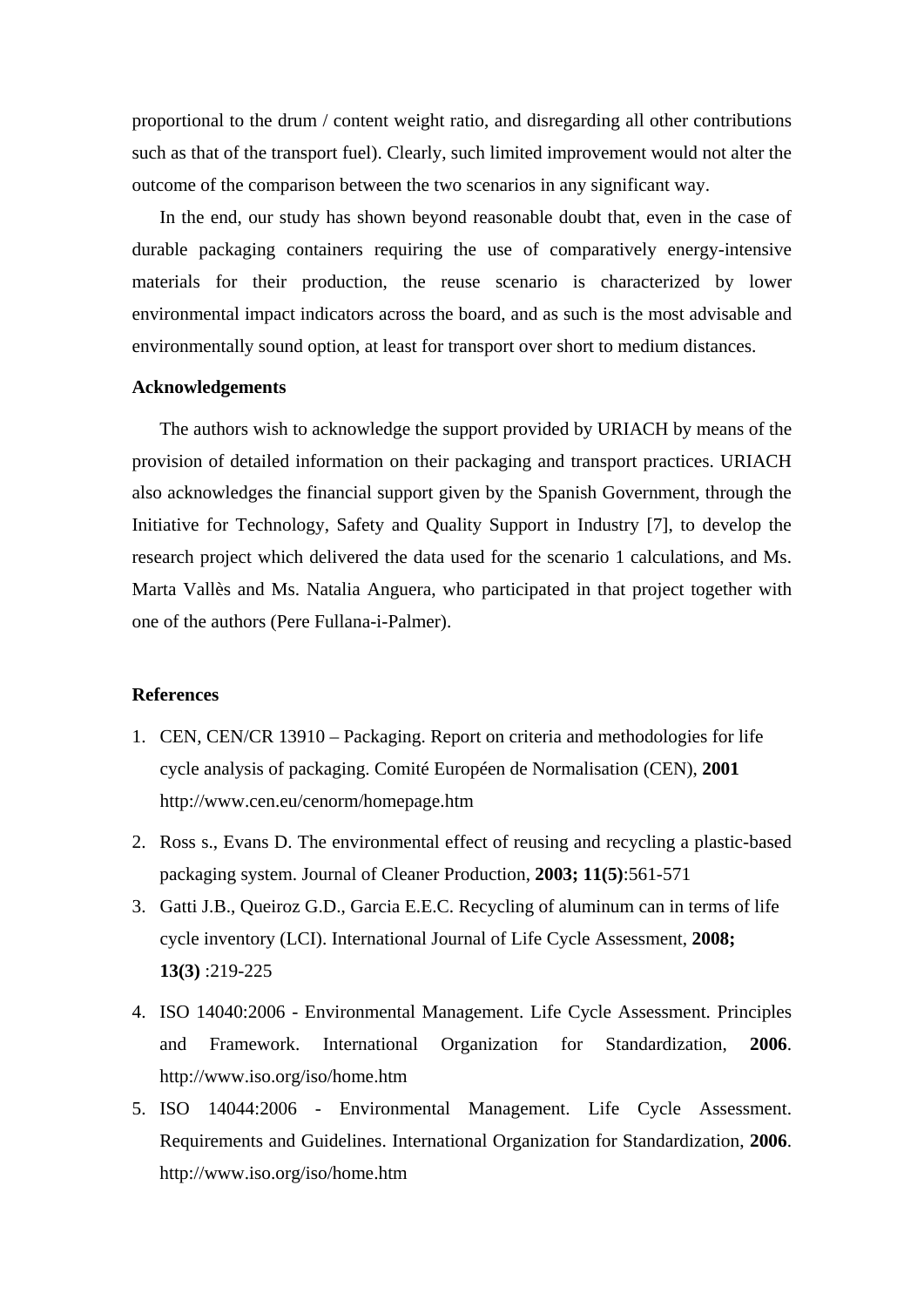- 6. GaBi Software Professional, **2007**. http://www.gabi-software.com/
- 7. ATYCA, Life cycle assessment of a pharmaceutical speciality (ATYCA, E681/1999), project by URIACH financed by the Spanish Government through the Initiative for Technology, Safety and Quality Support in Industry, **1999**.
- 8. Baumann, H., Tillman, A.M. The Hitch Hiker's guide to LCA. An orientation in life cycle assessment methodology and application. Studentlitteratur. Sweden, **2004**.
- 9. Guinée, J. (editor) Life cycle assessment: An operational guide to the ISO standards, Leiden University, centre for Environmental Sciences, **2001**; 601 pp. (available at http://www.leidenuniv.nl/cml/ssp/index.html)
- 10. Singh S. Paul, Chonhenchob V., Singh J. (2006). Packaging Technology and Science **2006; 19**:279–293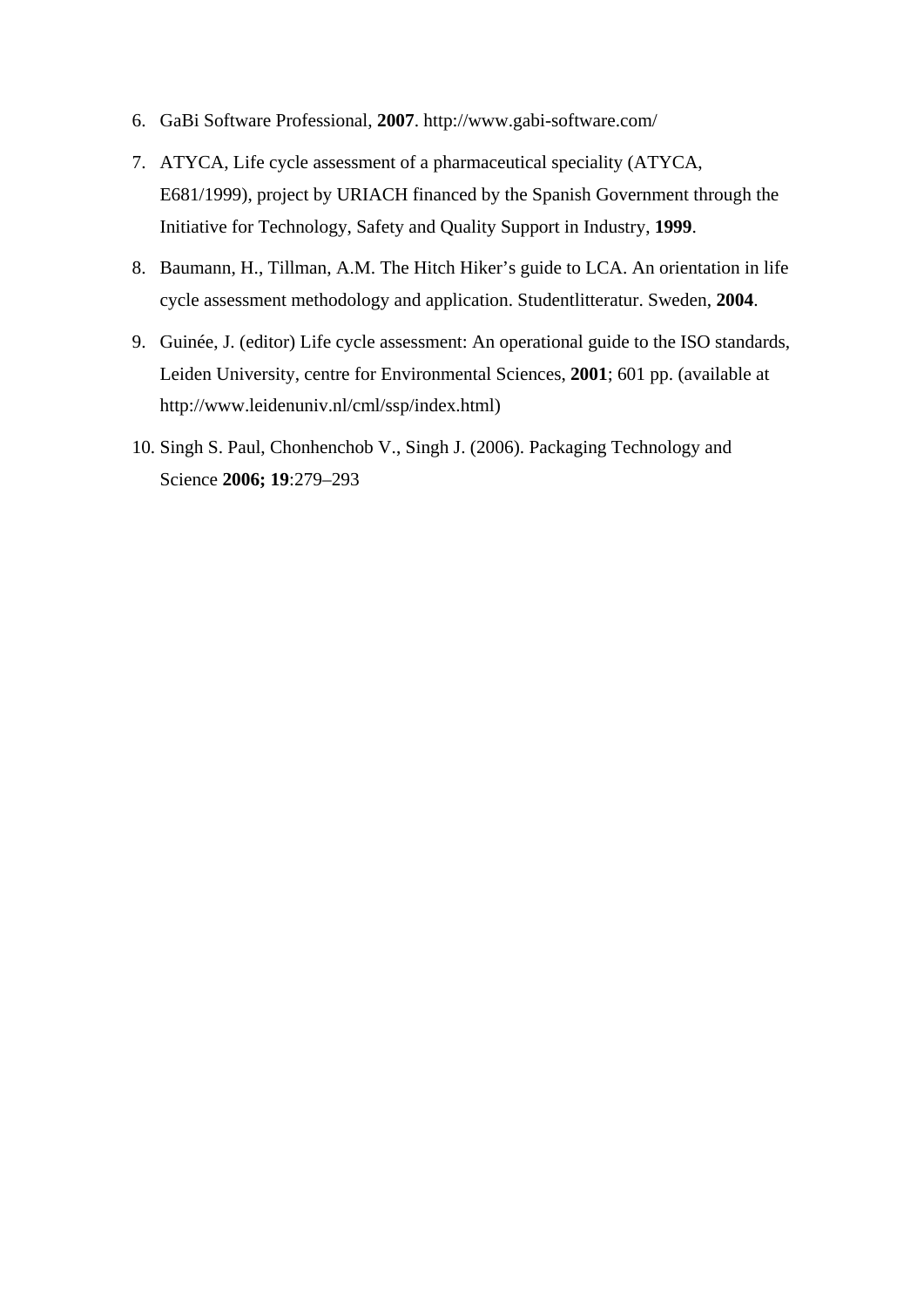|                                                 | Scenario 1         | Scenario 2       |
|-------------------------------------------------|--------------------|------------------|
| Transported batch                               | 540 kg             | 540 kg           |
| Drum type                                       | Disposable (fibre) | Reusable (steel) |
| Drum capacity                                   | $100 \text{ kg}$   | $180 \text{ kg}$ |
| Drum weight                                     | $5$ kg             | $18 \text{ kg}$  |
| n. of drums per batch                           | 6                  | 3                |
| Transport distance                              |                    | 8.5 km           |
| $(tull \, \, \text{drums}, \, A \text{ to } B)$ | 8.5 km             |                  |
| n. of uses per drum                             | $\mathbf{1}$       | 200              |
| Transport distance                              |                    | 8.5 km           |
| (empty drums, $B$ to $A$ )                      |                    |                  |
| <b>Transport distance</b>                       |                    | $10 \mathrm{km}$ |
| (end of life, to landfill)                      | $10 \mathrm{km}$   |                  |

**Table 1.** Main assumption relative to the two analysed packaging and transport scenarios. A = chemical production plant; B = pharmaceutical plant. Sources: [7; URIACH, personal communication 2008].